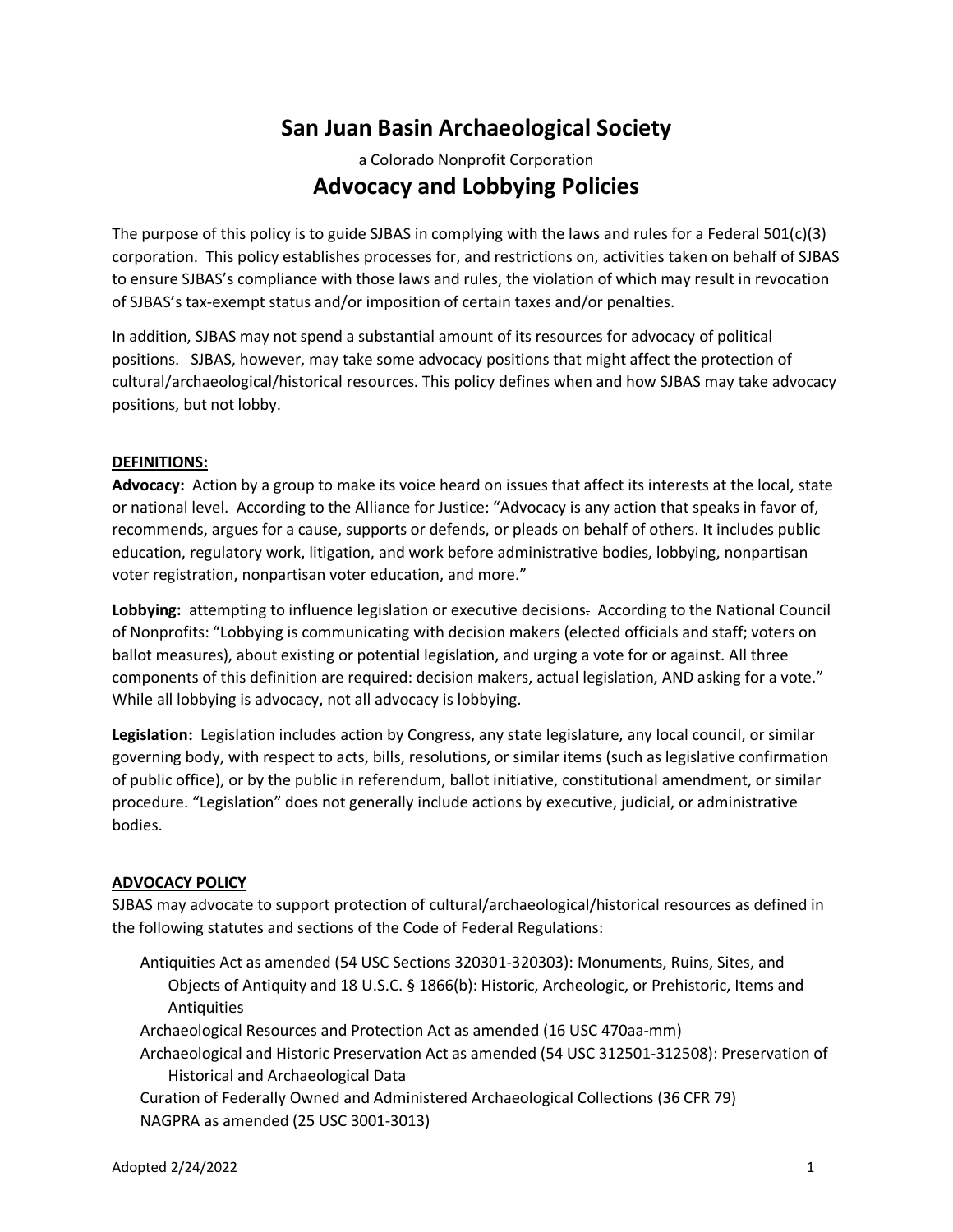Preservation of American Antiquities (43 C.F.R. § 3) Protection of Archeological Resources (43 C.F.R. § 7

# **Permitted Advocacy Activities**

- Communicating with SJBAS members regarding Legislation, even if SJBAS takes a position on the Legislation, so long as the communication doesn't directly encourage members or others to lobby
- Engaging and educating SJBAS members to do their own advocacy by communicating information about proposed Legislative and administrative actions
- Responding to written requests from a Legislative body (but not an individual Legislator) for technical advice on pending Legislation, even if SJBAS takes a position on the Legislation
- Discussing broad social, economic, and similar policy issues the resolution of which would require Legislation, so long as the discussion does not address the merits of specific Legislation
- Making available the results of nonpartisan analysis or research on a legislative issue, even if the organization takes a position on the merits of the legislation, provided that the information is made generally available, the information contains the facts needed to enable the readers to form an independent opinion, and the information does not include a direct call on the audience to contact legislators

# **LOBBYING POLICY**

According to the IRS: "A 501(c)(3) organization may engage in some lobbying, but too much lobbying activity risks loss of tax-exempt status." In addition, Federal laws require registration for and reporting on certain lobbying activities. Colorado law requires registration with the Colorado House of Representatives if SJBAS is to communicate with, or ask others to communicate with, certain officials to aid in or influence Legislation or appointments or rule-making. While these regulatory provisions may allow Lobbying that is not a "substantial" use of SJBAS resources, compliance with those regulations may require extensive record keeping and communication among all who may be considered to represent SJBAS. SJBAS recognizes it may not be able to reliably and consistently comply with such requirements and, therefore, **SJBAS does not permit lobbying**.

Neither SJBAS nor its members, **in their capacity as members,** may directly or indirectly participate or intervene in any political campaign on behalf of, or in opposition to, any candidate for public office, **except as individuals who do not identify themselves as SJBAS members.** This prohibition includes, but is not limited to: contributions to political campaign funds; statements of position in favor of or in opposition to any candidate for public office, including statements that make reference to voting in a specific upcoming election on an issue that has been raised as an issue distinguishing candidates for a given office; and voter education or registration activities with evidence of bias that would have the effect of favoring a candidate or group of candidates.

### **Direct lobbying efforts include:**

• Communicating with any member or employee of a Federal or State legislative body, any government official or employee who may participate in the formulation of Legislation for the purpose of proposing, supporting, or opposing Legislation